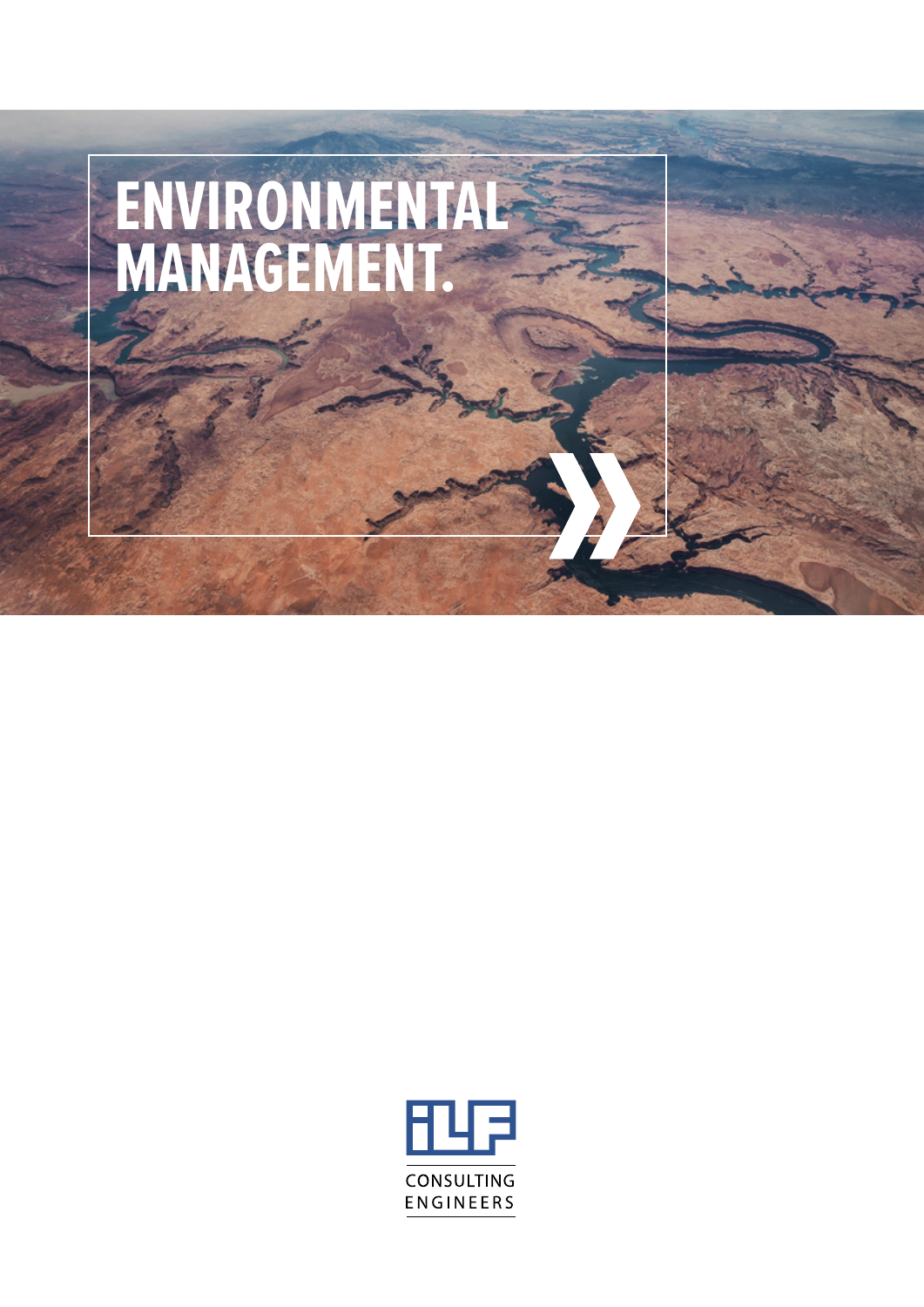# **ENVIRONMENTAL MANAGEMENT**

The environment is something we are all very familiar with. It is everything that makes up our surroundings and affects our ability to survive and indeed thrive on Earth. To this end, a healthy environment is the foundation of life.

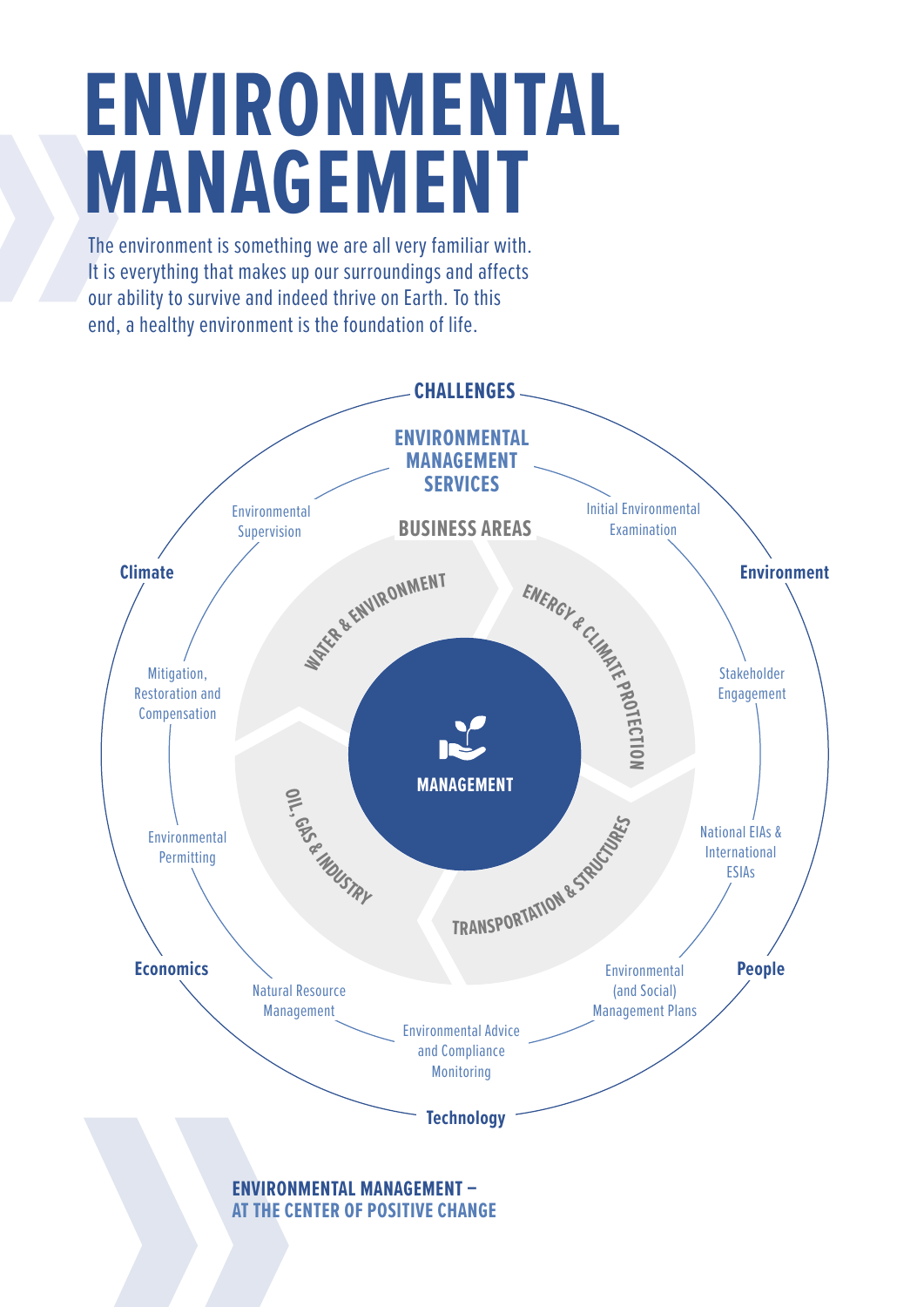### **ENVIRONMENT**

By adopting a meaningful management approach, ILF has, over the last 30 years, delivered both tangible and holistic solutions for Clients in a positive, yet pragmatic manner.

ILF is able to provide these solutions by embracing project-related challenges, complying with all countryspecific environmental laws, guidelines and regulations, engaging in discerning discussions and by imparting ILF's own innovative inputs.

Being internationally committed and locally dedicated, ILF offers comprehensive, cross-disciplinary environmental services and valued support throughout project life cycles. Thus, for all of its engagements, ILF devises bespoke solutions that satisfy current goals and safeguards the needs of future generations.



*"We need to take all necessary measures to reduce negative impacts on the environment for the next generations to come."* Klaus Lässer, CEO

## **SUCCESS STORIES**

**Ground-breaking and Innovative**

- Conducting Austria's first ever Environmental Impact Assessment (EIA), 1991
- **German Prize for Innovative Online-Stakeholder** Communication, 2017

#### **Mega Environmental Impact Assessments (EIAs)**

- Trans-Anatolian Natural Gas Pipeline (1,900 km)
- Atdorf the largest pumped storage plant in Germany
- Trans-Adriatic Pipeline (390 km onshore / 130 km offshore)

#### **Environmental Awards**

- European Excellence Award in Public Affairs (2017)
- **Example 2** Super Achievement in Branding, Reputation & Engagement (SABRE), 2017

#### **Transnational Environmental and Social Impact Assessments (ESIAs)**

- Nabucco West Pipeline Project (1300 km), Austria to Turkey
- Muzizi HydroPower Project, Uganda/Republic of Congo
- Kazakhstan-China Pipeline (795 km)